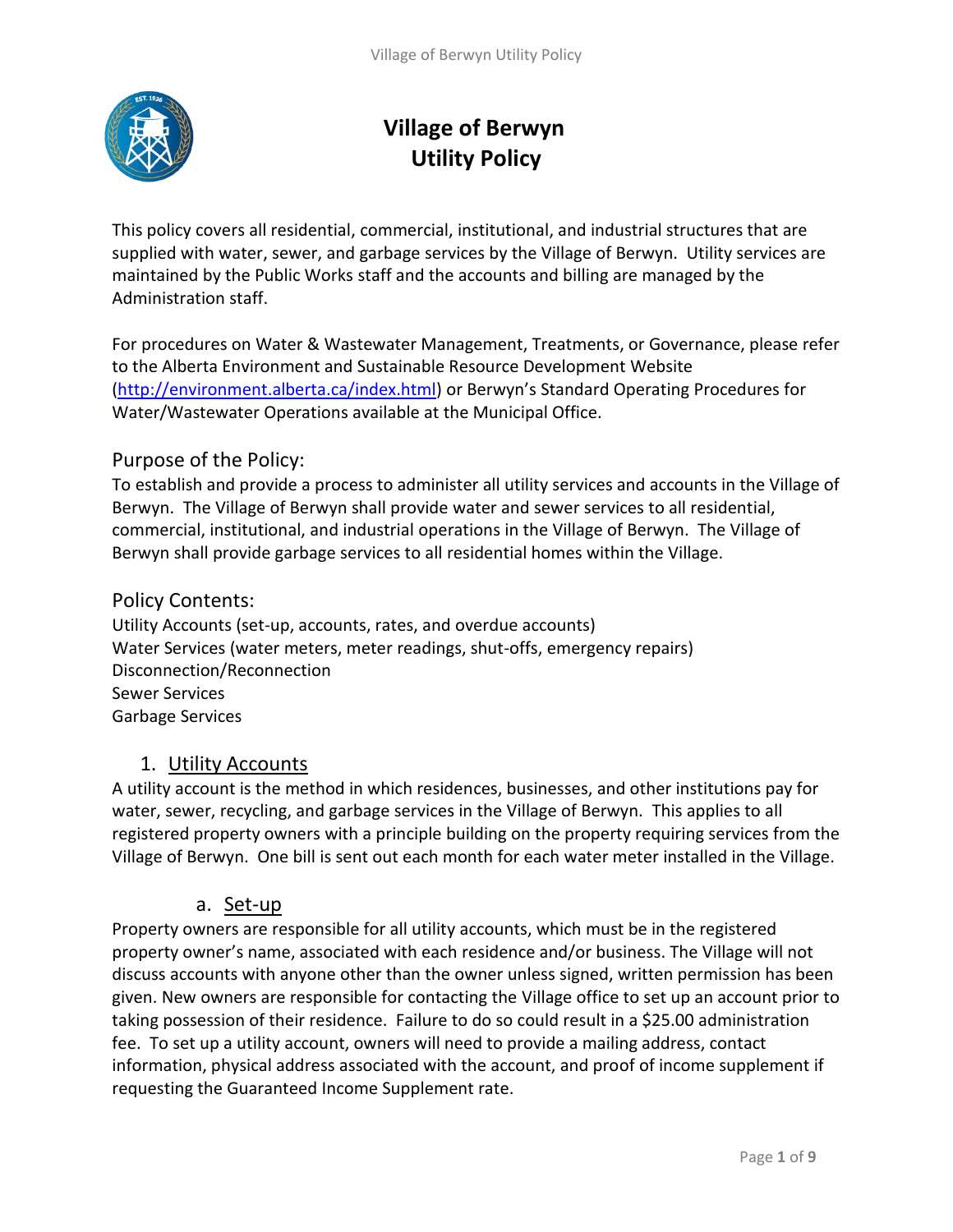# b. Accounts

Each account is given a utility account number. The billing is broken down for charges of water, sewer, recycle, and garbage. If the building in question does not have access to one of these services, they will not be charged that portion of the billing.

If the residence will be occupied by renters, the owner will still be responsible for setting up and paying the utility account. If the property owner would like a copy of the billing sent to the renter so the renter can pay it, the property owner must sign a Request for Duplicate Copy of Utility Bill Waiver Form (see Schedule A). The property owner will still be inevitably responsible for ensuring the bill is paid. If neither the renter nor owner pays the bill, a final notice will be sent to the owner after three months. The renter will no longer receive a copy of the billing and the outstanding charges will be placed on the owners' land taxes.

# c. Rates

All fees will be periodically reviewed by the Village of Berwyn Council and adjusted when necessary.

Each utility bill is broken down into four separate charges: water, sewer, recycle and garbage. These charges will vary by residential, commercial, and institutional categories. Seniors or residents with disabilities on a fixed income are eligible for a reduced "Guaranteed Income Supplement" rate, but proof must be provided to administration.

These fees are not optional; all residents that have access to these services are required to pay for them. Sewer, recycling, and garbage services are a monthly flat rate. There is a base rate charge for water. In addition, water usage is charged at a rate per cubic meter. There is the option of an "unoccupied" rate for those residences that are vacant, and the water is turned off. The property owner must apply for this rate. The property owner must let the Village office know immediately if the residence becomes occupied. Failure to do so could result in the owner being charged an administrative penalty.

# d. Overdue Accounts

The utility bills are mailed out at the beginning of each month and are based on the usage of the prior month. The utility bills are due on the  $20<sup>th</sup>$  of the following month, or the Monday following if the 20<sup>th</sup> falls on a weekend. If the amount owing is unpaid by the due date, account holders are charged a 10% late fee. This late fee will be charged every month for the current amount past due and must be paid. As noted above, if the account goes **three** months past due, a notice will be sent and the amount owing will be transferred to the owners' tax account, along with a \$25.00 administrative fee.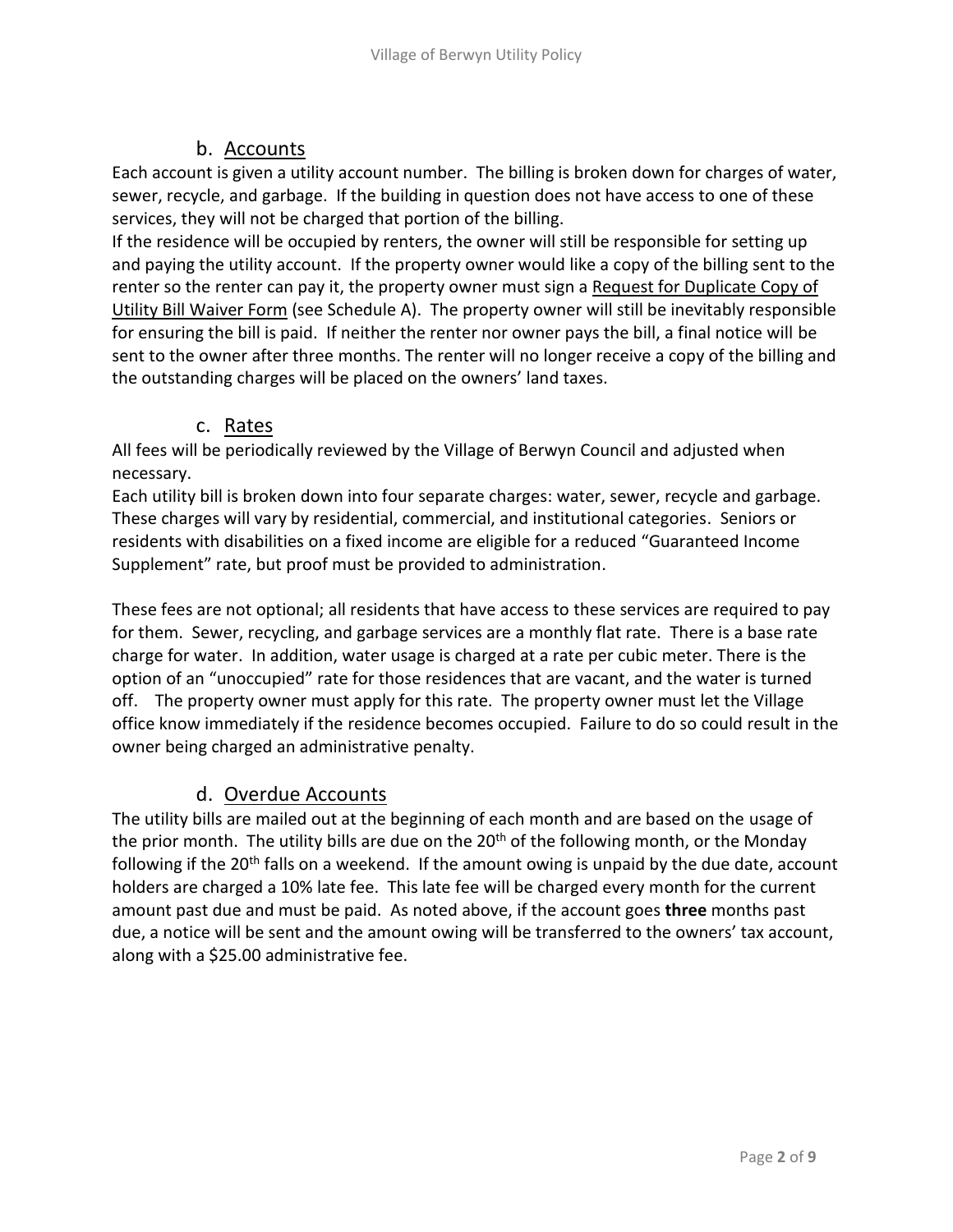## 2. Water Services

Water will be provided to all residential, commercial, institutional, and industrial buildings. Water lines are made available to the property line of all privately-owned lots within the Village.

All costs associated with water and sewer installations from the property line shall be the responsibility of the property owner, except for the cost of materials used. The remaining water service from the property line to the residence will be the sole responsibility of the property owner.

## *Contact Alberta One-Call to request that the buried utilities on your property be located and marked at least two full working days before you plan to dig.*

When a lot is created by subdivision from an already serviced lot, the Village of Berwyn will pay for only the cost of the materials (water/sewer lines) needed to extend the service from the main line to the property line. The Village will NOT pay for any other costs associated with the installation.

In the case of an un-serviced lot NOT created by subdivision from an existing serviced lot, the Village will pay for the costs of installation and material required to the property line. Any other situations not clearly outlined will be decided on a case-by-case situation by the Village of Berwyn staff and/or Council.

## a. Water Meters

Every building with water services is required to have a water meter. The Village of Berwyn is required to meter the water usage throughout the Village and report to Alberta Environment. The Village Public Works department will supply a water meter to a new homeowner. The homeowner must ensure it is installed properly. If the water meter is not installed within one month, the homeowner will be charged a "non-metered" rate for their water service. Tampering with meters can result in a fine up to \$1,000

# i. Meter Readings

The Public Works department will read the meters every month. Administration will then determine water usage for each household and bill accordingly.

If a water meter is not working, a notice will be left on the residence door. The resident will be responsible for contacting the Village Office to make arrangements to have the meter inspected by the Public Works department. If the meter/reader has become faulty under normal usage then the Village of Berwyn will replace the meter, but if it needs replacing due to abuse, frost, vandalism, or neglect, it will be the homeowner's cost. If the water meter is not repaired after one month, the homeowner will be charged a "non-metered" rate for their water service.

## *~Any person who tampers with Village of Berwyn meters will face fines up to \$1000~*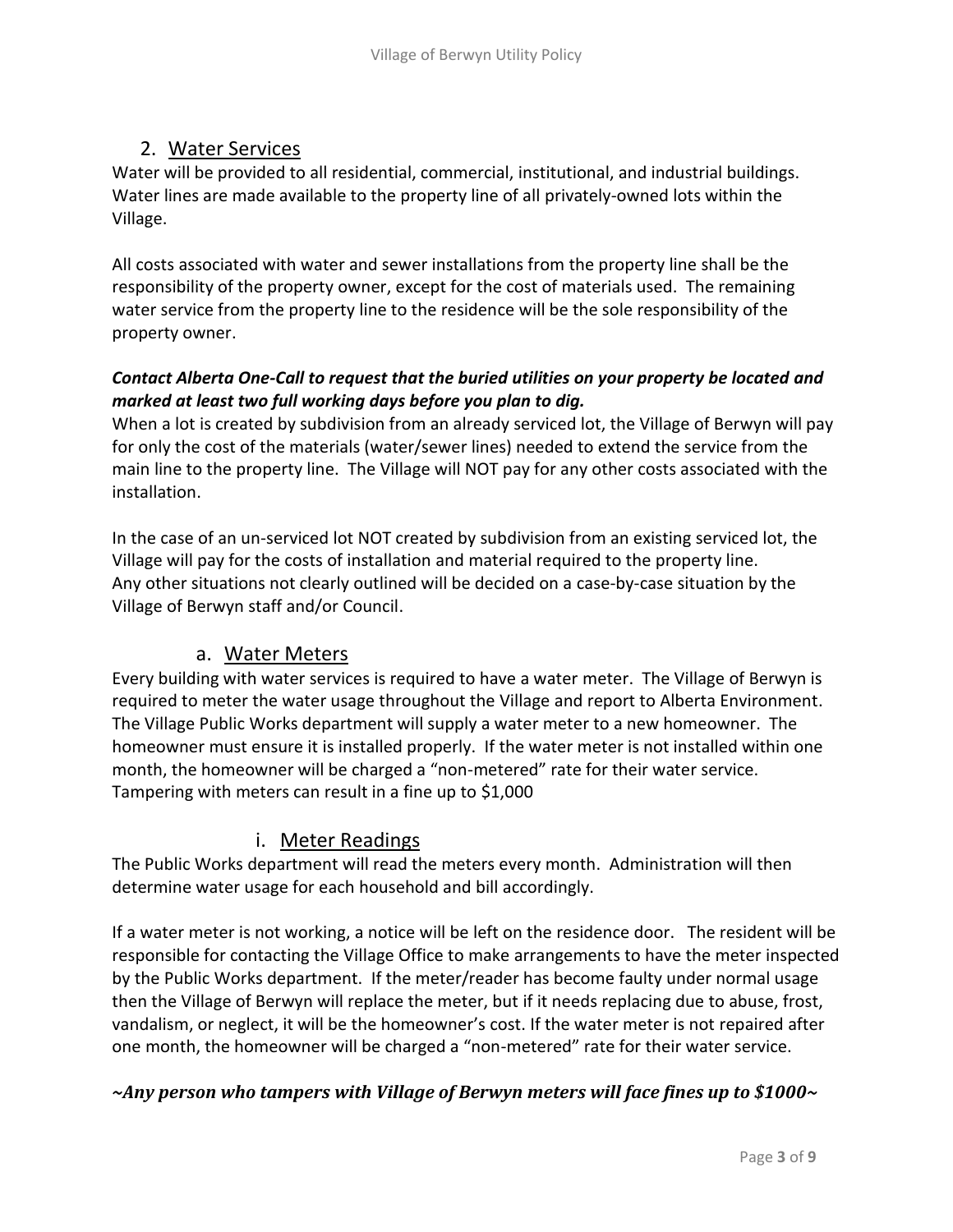# b. Water Shut offs and Emergency Repairs

Non-emergency water shut offs:

In situations where the water system is being repaired or altered in any way and water service is to be shut off as part of routine maintenance procedure; the following guidelines are to be followed:

1. The Public Works department shall notify Administration of the stoppage of water service and give an estimate of the amount of time the water will be shut off.

2. The Public Works department/Administration will notify the properties to be affected by this stoppage either by door-to-door notice and/or social media and/or signage.

3. The Public Works department shall not turn the water off until approval has been obtained from Administration; and a reasonable attempt has been made to notify the affected parties.

4. Any additional costs associated with a routine repair must be approved by administration.

**Requests for curb stop shut offs to do repairs on plumbing during working hours (weekdays between 8 and 5) will not be charged a reconnection fee. The Public Works department requires 24 hours' notice for a shut off request. Routine shut offs will not be performed after noon on Fridays. After hours calls may be charged an after-hours emergency call-out fee.**

## Emergency water shut offs:

In the event of a water break, damage to the water system, or any other occurrence of an emergency nature which requires that water service be interrupted, the following guidelines shall be followed:

1. The Public Works department will notify Administration and make immediate preparations to have the damage repaired and have the water system returned to normal operating condition as quickly and efficiently as possible.

2. Administration/Public Works will make a reasonable effort to notify affected parties of water interruptions where possible and will give an approximate period for the shut-off.

3. In the event of a widespread stoppage in service, a public service notification shall be called in to the local radio stations. When possible, such notification shall also be done before service is stopped, and an estimate will be given of the amount of time the service will be interrupted.

4. Any significant costs of materials, equipment, or contractors required to assist with the repair must be approved by administration.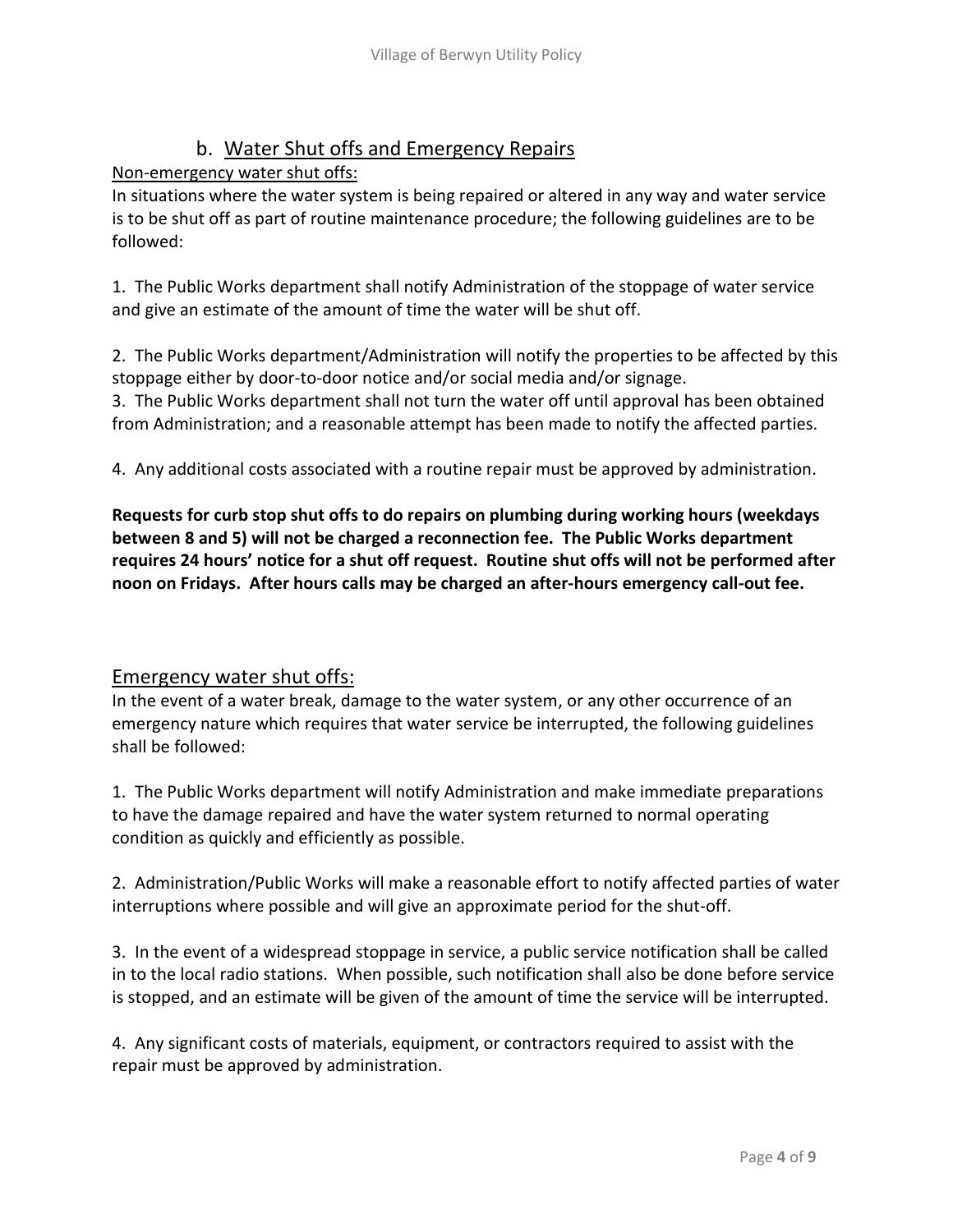**Any Property owners requesting emergency curb stop shut-offs to do repairs on plumbing will be charged an after-hours emergency call-out fee, as per rate sheet.**

**For any utility shut offs that are determined to be caused by problems with the main water lines up to the curb stop, residents will not be charged a reconnection fee. If water lines freeze up due to lack of use, homeowner must install bleeder at their own cost and have it turned on during the winter months (November 15th – March 31st)**

### 3. Disconnection/Reconnection of Utility Account

Property owners are responsible for the utility account associated with their residences. If the residence is sold, account holders must let the Village office know the final date to which they are still owners, and therefore responsible for the utility bill. If the residence is being rented out, it is still the property owner's responsibility to ensure the office is aware of any changes to the account. New property owners are responsible for setting up their account, prior to owning the residence. Failure to do so may result in an administrative fee.

Unoccupied residences are eligible for a reduced rate; however, the property owner will still be responsible for the billing, whether the water is connected or not. A water disconnection may be requested but a reconnection fee will be charged when the water is turned back on.

### 4. Sewer Services

The Public Works department is responsible for the installation, maintenance, and repairs of all main sewer lines in the Village of Berwyn. If there is a sewer problem, the Public Works department will check to ensure the main sewer lines are intact and flowing. The Village will supply material from the property line to the sewer main. They may also supply some labour to assist in this part of the repair.

The Village Public Works staff will do locates if requested.

Before backfilling takes place, connection and lines must be inspected by Public Works staff. Failure to do so may result in having to re-dig the repair at the cost of the property owner in addition to an administrative fee.

Village property owners shall be responsible for their sewage lines from their connection right to the sewer main. This includes, but is not limited to, any sewer backups, clogged lines, leaks, and general maintenance and upkeep. If any major repairs are required, because of a Village Project, from the main sewer line up to the property line, the Village will be responsible for those repairs.

The Public Works department shall be authorized to assist in sewage line problems when it is deemed the line is frozen. A Public Works labour fee may apply.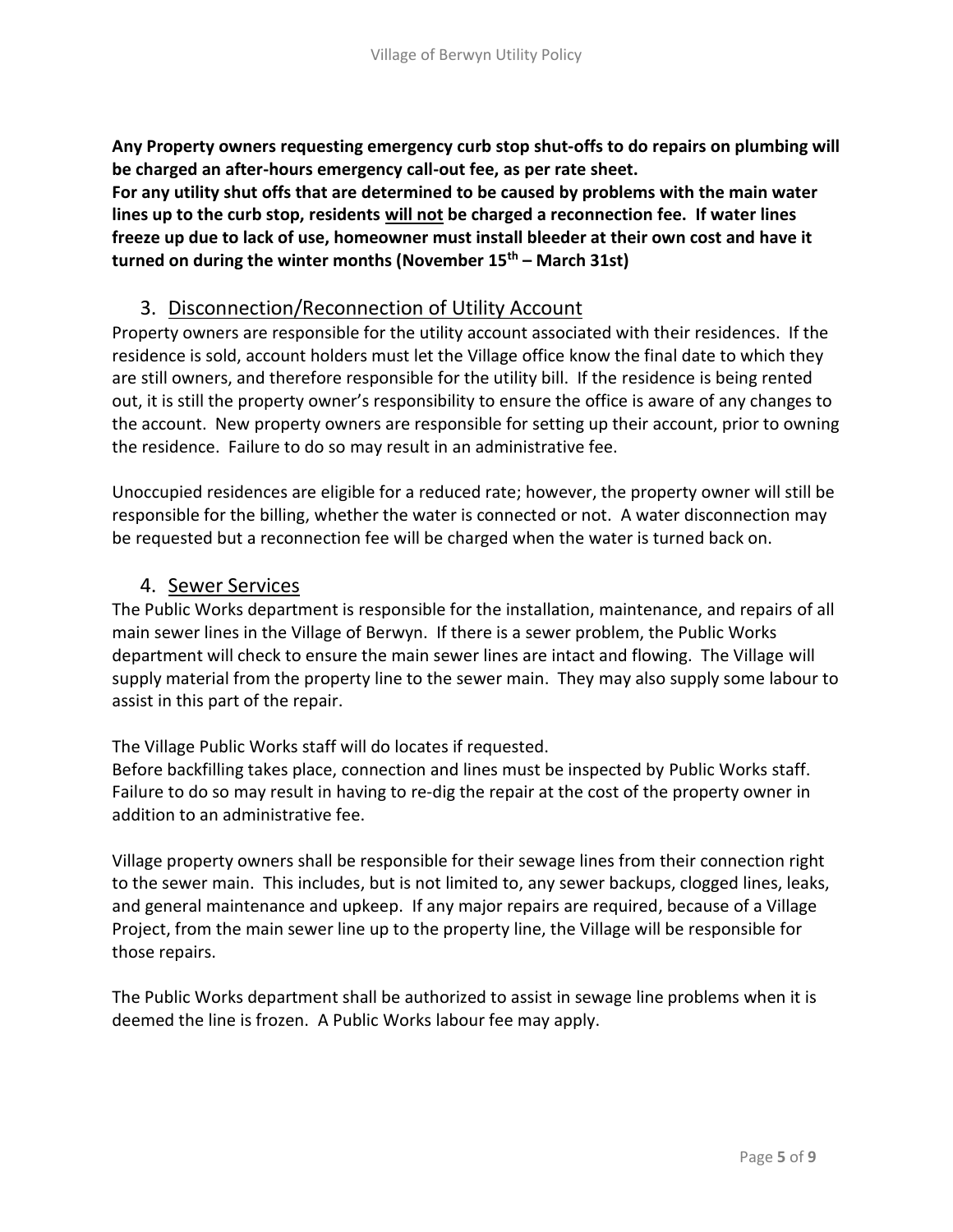# 5. Garbage Services

The Village of Berwyn is a member of the Long Lake Regional Waste Services Commission. The Long Lake Regional Waste Management Services Commission was incorporated under the Municipal Government Act, R.S.A. 2000. The Commission is comprised of the municipalities of the Town of Grimshaw, the Town of Manning, the County of Northern Lights, and the Village of Berwyn. The municipalities pay an annual requisition to Long Lake for garbage collection, use of a designated transfer station, and for the landfill. The residents then pay a portion of this on their monthly utility bill. This fee is determined by the annual requisition and is reviewed prior to the passing of the annual budget.

## 5. Garbage Services cont.

The regional landfill is located in a forested area on LSD 10 and LSD 15 of the NW 03-86-24-W5, which is approximately twenty-seven kilometres north of Grimshaw. Access to the site is gained along the Daishowa logging road, which leads to the west from Highway #35.

The Village of Berwyn's designated transfer station is located in the Town of Grimshaw.

Garbage collection services are contracted out to Prairie Disposal Ltd. Garbage collection is every Thursday in the Village of Berwyn.

For more rules and regulations regarding garbage collection in the Village of Berwyn, please see Schedule B: **Village of Berwyn Residential Garbage Pickup Guideline (copy attached)**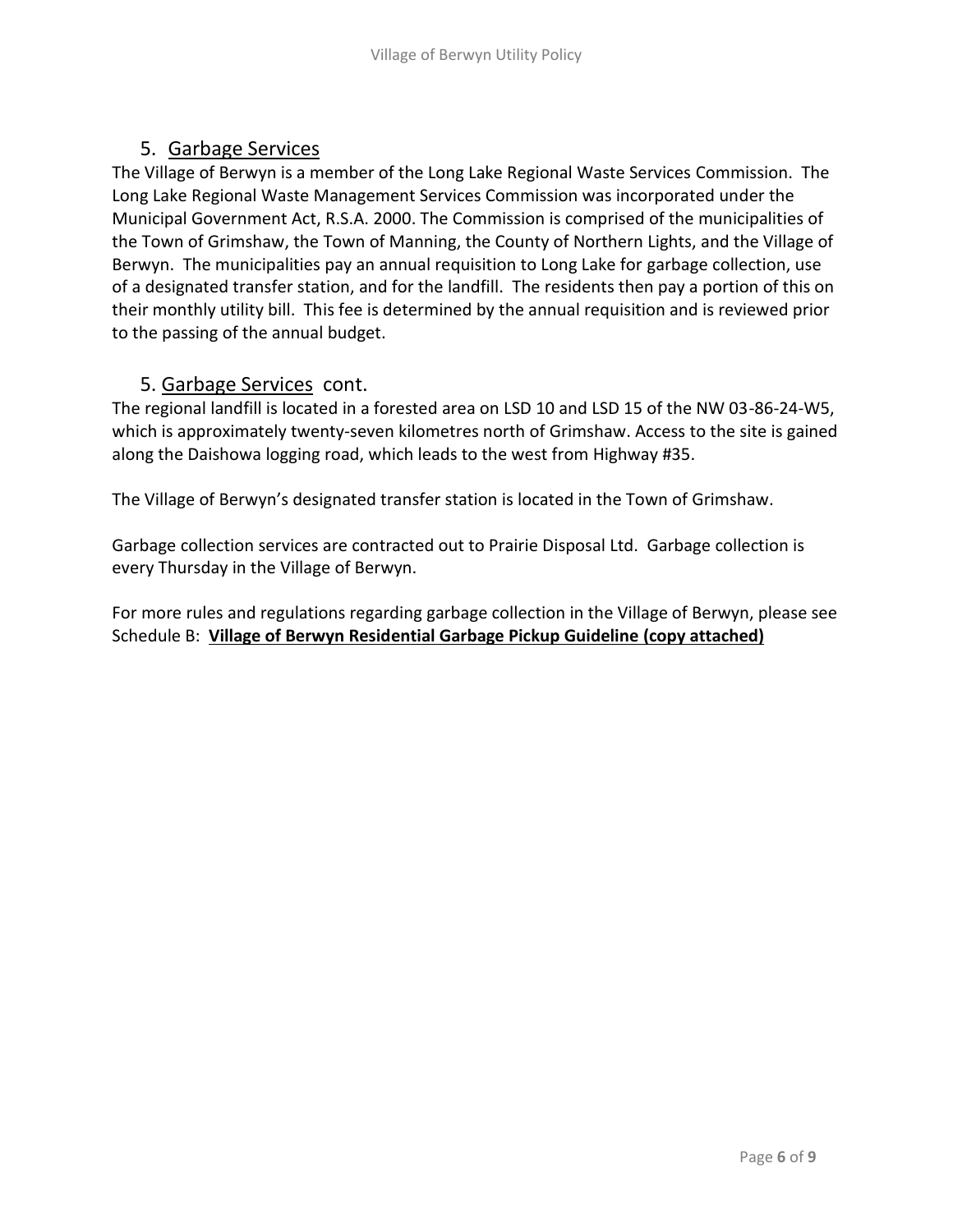### Schedule A



Village of Berwyn Box 250 Berwyn, AB T0H 0E0 P: 780-338-3922 F: 780-338-2224 Email: vberwyn@serbernet.com

#### **Village of Berwyn – Request for Duplicate Copy of Utility Bill Waiver Form**

| OWNER'S NAME: The contract of the contract of the contract of the contract of the contract of the contract of the contract of the contract of the contract of the contract of the contract of the contract of the contract of                                                               |
|---------------------------------------------------------------------------------------------------------------------------------------------------------------------------------------------------------------------------------------------------------------------------------------------|
|                                                                                                                                                                                                                                                                                             |
| <b>SEND DUPLICATE BILL TO:</b>                                                                                                                                                                                                                                                              |
|                                                                                                                                                                                                                                                                                             |
|                                                                                                                                                                                                                                                                                             |
| request the Village of Berwyn administration department to issue a duplicate copy of my bill to the person(s)                                                                                                                                                                               |
| ACKNOWLEDGEMENT:                                                                                                                                                                                                                                                                            |
| Regardless of the agreement to mail a duplicate bill, the undersigned shall continue to be directly<br>1.<br>responsible to the Village of Berwyn for all rates, charges, and other costs connected with providing<br>water, sewer, and garbage services to the street address named above. |
| The undersigned understands that if the utility account remains unpaid, the outstanding charges may<br>2.<br>be transferred to the property tax account respective of the service address described above and/or<br>services will be discontinued.                                          |
| The undersigned agrees to notify our office promptly when there are changes to the information<br>3.<br>provided herein.                                                                                                                                                                    |
|                                                                                                                                                                                                                                                                                             |

\_\_\_\_\_\_\_\_\_\_\_\_\_\_\_\_\_\_\_\_\_\_\_\_\_\_\_\_\_\_\_\_\_\_\_\_\_\_\_\_\_\_ \_\_\_\_\_\_\_\_\_\_\_\_\_\_\_\_\_\_\_\_\_\_\_\_\_\_\_\_\_\_\_\_\_\_\_\_\_\_\_

OWNER OWNER **OWNER CONSERVERGES CONSERVERGES CONSERVERGES CONSERVERGES CONSERVERGES CONSERVERGES CONSERVERGES CONSERVERGES**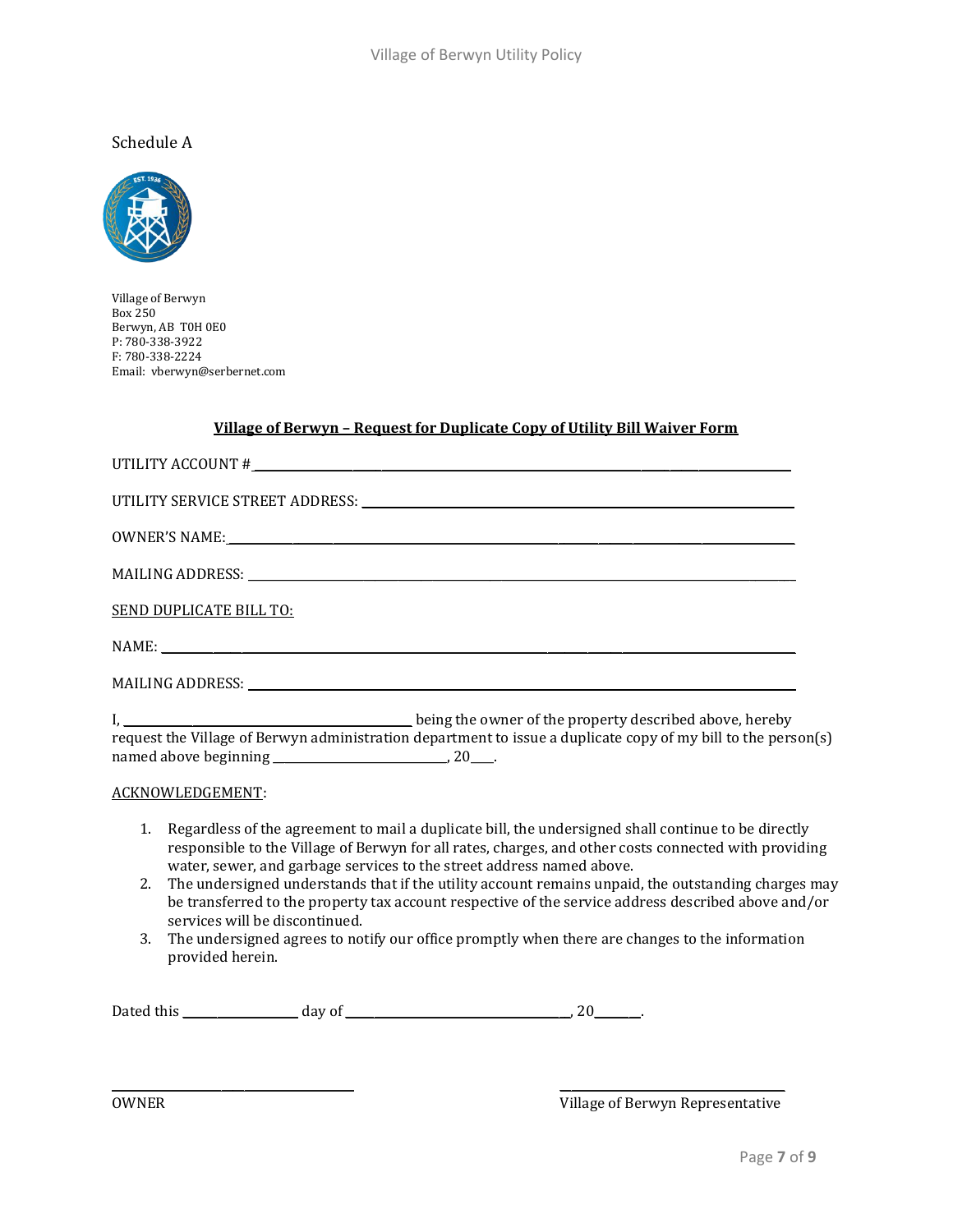

Schedule B

### **Village of Berwyn Residential Garbage Pickup Guidelines**

To better serve the residents of the Village of Berwyn and the Garbage Collector.

#### **Collection:**

- 1. The village provides service once a week to be collected from each residential premise where a **five-bag limit - 25kg (55lbs)** per bag shall be readily accessible by **7:00 a.m. on Thursdays**.
- 2. The Collector shall not remove from the premises:
	- o Construction & Demolition materials
	- o Dead animals
	- o Discarded furniture, automobile parts, private vehicles, and household appliances
	- o Fences, gates, other permanent and semi-permanent fixtures
	- o Tree limbs, whole shrubs or bushes and portions of hedges
- 3. Place solid waste in securely sealed plastic garbage bags that may be placed **curbside** only at prescribed times to eliminate the interference from dogs or other animals.
- 4. On any day except garbage pickup day, bagged garbage must be stored in a secured garbage area that is sanitary, odor free and inaccessible to animals or birds.
- 5. Metal and plastic garbage containers used for bagged garbage storage shall have a weather/animal proof lid and be kept in a sanitary condition at all times to prevent obnoxious odors and potential health problems. Full garbage containers cannot exceed 34kgs (75lbs). Containers are to be equipped with handles in good repair, not more than 76cm (30inches) in height and 51cm (1.7ft.) in diameter.
- 6. Any material situated within one meter of the collection point, which appears to be a collectable waste, may be removed, and disposed of by the collectors as if such material is in fact collectable waste.
- 7. All owners or occupants are encouraged to **recycle** any acceptable recyclable waste materials. Recycle bins are located on the east side of the arena for your convenience.
- 8. No person shall put out waste material or garbage unless:
	- $\circ$  Grass clippings are in an appropriate garbage bag not to exceed 25 kg and securely tied.
	- o Garbage and waste from domestic establishments is thoroughly drained and placed in securely tied garbage bags.
	- $\circ$  Wastepaper, cardboard, and other inoffensive refuse is to be placed within a securely tied garbage bag.
	- o The collector shall not collect ashes that are not properly quenched and appear to be hot or likely to cause a fire.
- 9. Disposal of all waste unacceptable for removal by the collector shall be the responsibility of the occupant or property owner and any excess waste must be taken to the transfer stations.
- **10. Any garbage that has met the above requirements and did not get picked up on the designated day is asked to please call Prairie Disposal at 780-624-3388 to report it.**